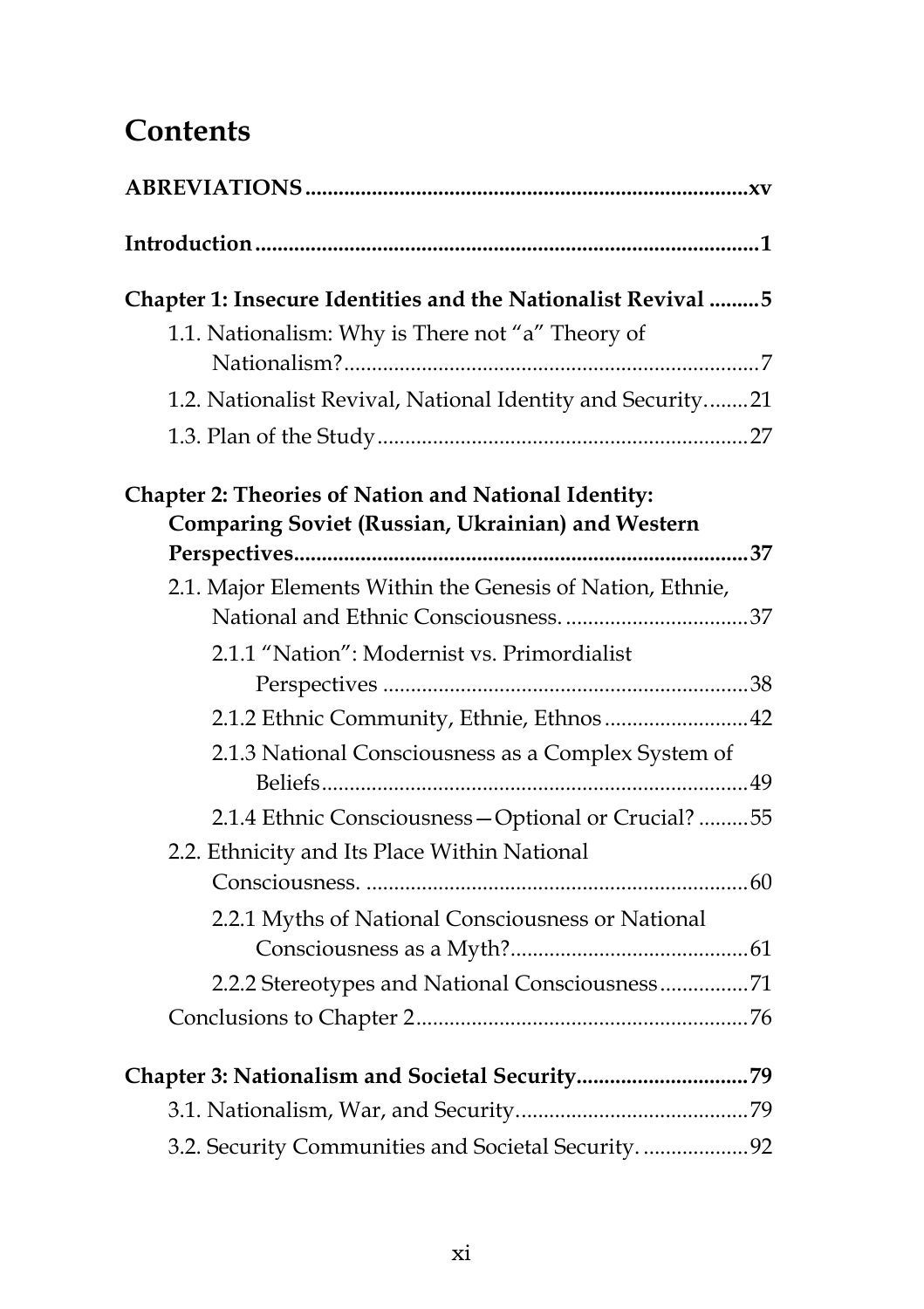| 3.3. The Security Community of EU-NATO and the Societal      |  |
|--------------------------------------------------------------|--|
| 3.1.1 Presidential Election Campaigns in Ukraine             |  |
| (1999-2019) as Reflection of Societal Security               |  |
|                                                              |  |
| 3.1.2 Influence of the EU-NATO Security Community            |  |
| Expansion on Russian-Ukrainian Relations108                  |  |
|                                                              |  |
| Chapter 4: From Soviet Ethno-Political Engineering to Ethno- |  |
| Geopolitics: The Construction of a "Cossack" Nation in       |  |
|                                                              |  |
| 4.1. The Heritage of Soviet Ethnography and the Revival      |  |
|                                                              |  |
| 4.2. Ethno-Geopolitics of Putin's Eurasianism 136            |  |
|                                                              |  |
| 4.2.2 Putin's Nationalism: Known Knowns 139                  |  |
| 4.2.3 Putin's Nationalism: Known Unknowns140                 |  |
| 4.2.4 Revival of Political Eurasianism Ideology in           |  |
|                                                              |  |
| 4.2.5 New Eurasianism: Implications and Contra-              |  |
|                                                              |  |
| 4.2.6 Unknown Unknowns of Putin's Eurasianism 146            |  |
|                                                              |  |
| 4.4. The Heritage of Soviet Ethnography and Ethno-Geo-       |  |
|                                                              |  |
|                                                              |  |
|                                                              |  |
| Chapter 5: Insecurity of Nationalism in Ukraine and Russia:  |  |
| A Case Toward a Normative Theory of Nationalism  209         |  |
| 5.1. Nationalism as a Modern Belief System 209               |  |
| 5.2. Nationalism, Federalism and Civil Society215            |  |